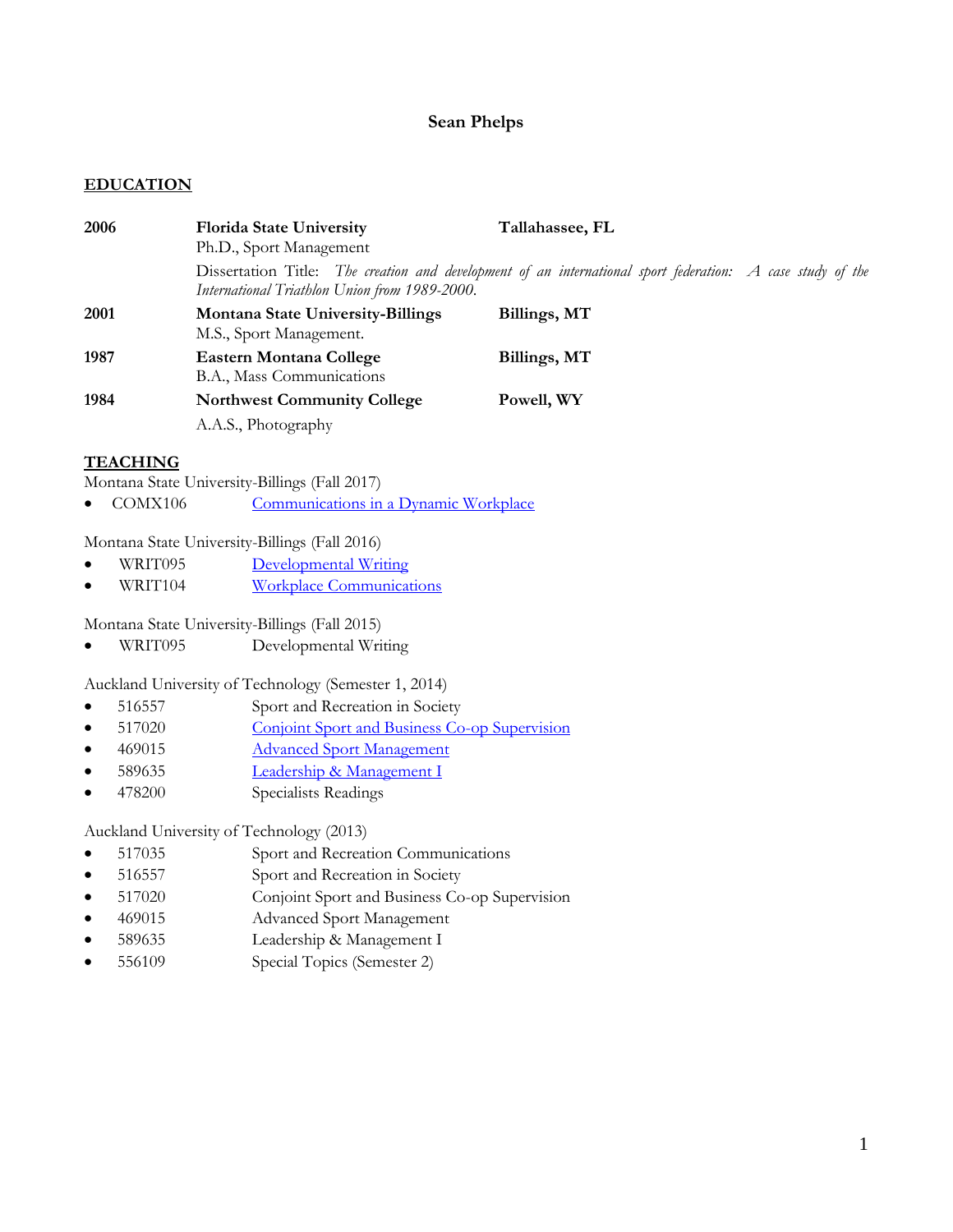Auckland University of Technology (2012)

- 517035 Sport and Recreation Communications
- 516557 Sport and Recreation in Society
- 517020 Conjoint Sport and Business Co-op Supervision
- 478200 Specialists Readings (Semester 2)

Auckland University of Technology (2011)

- 469015 Sport and Recreation Governance and Strategy
- 516557 Sport and Recreation in Society
- 517020 Conjoint Sport and Business Co-op Supervision
- 517036 Leadership in Sport and Recreation

Auckland University of Technology (2010)

- 469015 Sport and Recreation Governance and Strategy
- 516557 Sport and Recreation in Society
- 517020 Conjoint Sport and Business Co-op Supervision
- 515205 Sport and Recreation Marketing

Auckland University of Technology (2009)

- 489010 Advanced Sport Marketing
- 517036 Sport and Recreation Leadership
- 517020 Conjoint Sport and Business Co-op Supervision
- 516557 Sport and Recreation in Society
- 515205 Sport and Recreation Marketing

Auckland University of Technology (2006-2008)

- 489010 Advanced Sport Marketing
- 517035 Sport and Recreation Communication
- 517021 Facilities and Event Management
- 517022 Sport and Recreation Marketing
- 517001/02 Co-op I & II Supervision
- 516548 Event and Small Business Management
- 515205 Sport and Recreation Marketing
- 478200 Specialists Readings (Semester 2, 2008)
- 556109 Special Topics (Semester 1)

Florida State University (2003-2006)

- PET 4401 Introduction to Sport Management
- PET 4499 Sport Governance
- PET 4930 Sport and Society
- PET 4942/5947 Sport Management Internship Coordinator

# **TEACHING ASSISTANT (FSU)**

- PET 5478 Issues in Sport Law
- PET 5470 Foundations of Sport Management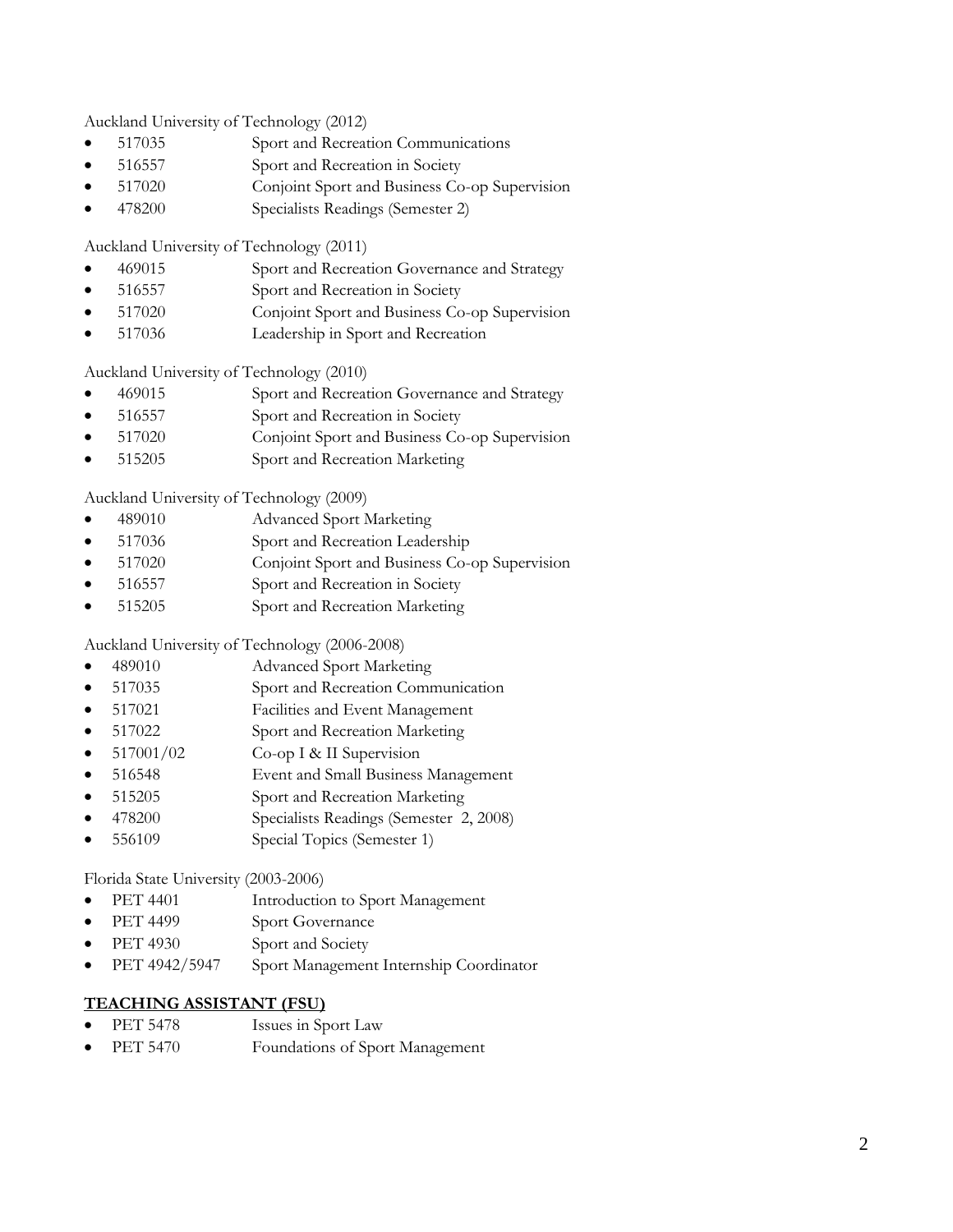## **GUEST LECTURER (AUT)**

- 516001 Industry Experience and Research: Qualitative Methods
- 515203 Professional Practice

## **GUEST LECTURER (FSU)**

- PET 4461 Sport Marketing: Marketing the 2002 Winter Olympics
- PET 4463 Sport Finance: Funding a Business

### **PUBLICATIONS**

### **Published Refereed Journal Articles**

- Dickson, G., Hallman, K., & **Phelps**, S. (2017). Antecedents of a sport volunteer's sense of community. *International Journal of Sport Management and Marketing*, *17*(1/2), 71-93.
- MacFarlane, J., **Phelps**, S., & Schulenkorf, N. (2016). Discovering network legitimacy in the fitness industry: A case study of REPS NZ. *International Journal of Sport Management*, *17*(1), 1-25.
- Dickson, G., Naylor, M., & **Phelps**, S. (2015). Consumer attitudes towards ambush marketing: Rugby World Cup 2011. *Sport Management Review*, *18*(2), 280-290. <http://dx.doi.org/10.1016/j.smr.2014.07.001>
- Walters, S., Hallas, J., **Phelps**, S., & Ikeda, E. (2015). Enhancing the ability of students to engage with theoretical concepts through the creation of learner-generated digital video. *Sport Management Education Journal*, *3*(2), 102- 112.<http://dx.doi.org/10.1123/SMEJ.2014-0041>
- Dickson, G., **Phelps**, S., & Waugh, D. (2014). The impact of affiliate disaffiliation on the interorganisational dynamics of a federated network. *European Sport Management Quarterly*, 14(5), 538-555. <http://dx.doi.org/10.1080/16184742.2014.950306>
- **Phelps**, S., & Kent, A. (2010). Isomorphism and choice in the creation and development of an international sport federation: A review of the International Triathlon Union. *International Journal of Sport Management and Marketing*, *8*[\(3/4\),](http://www.inderscience.com/search/index.php?action=record&rec_id=37509&prevQuery=&ps=10&m=or) 277-295.
- **Phelps**, S. (2010). Communicating the need for a new field of dreams: If we don't rebuild it will they go? *Sport Management Review*, *13*[\(3\),](http://www.sciencedirect.com/science/journal/14413523/13/3) 296-304.
- Dickson, G., **Phelps**, S., & Waugh, D. (2010). Multi-level governance in an international strategic alliance: The plight of the Phoenix and the Asian football market. *Asian Pacific Journal of Marketing and Logistics*, *22*[\(1\),](http://www.emeraldinsight.com/journals.htm?issn=1355-5855&volume=22&issue=1) 111-124.
- **Phelps**, S., & Dickson, G. (2009). Symbolic isomorphism and legitimacy: New Zealand's Ice Blacks and Ice Fernz hockey teams. *International Journal of Sport Management and Marketing*, *5*[\(1/2\),](http://www.inderscience.com/browse/index.php?journalID=102&year=2009&vol=5&issue=1/2) 90-100.
- Dittmore, S., Mahony, D., Andrew, D.F., & **Phelps**, S. (2007). Is sport management research diverse? A five-year analysis of dissertations. *International Journal of Sport Management*, *8*[\(1\),](http://www.americanpresspublishers.com/IJSMContents2007.html) 21-31.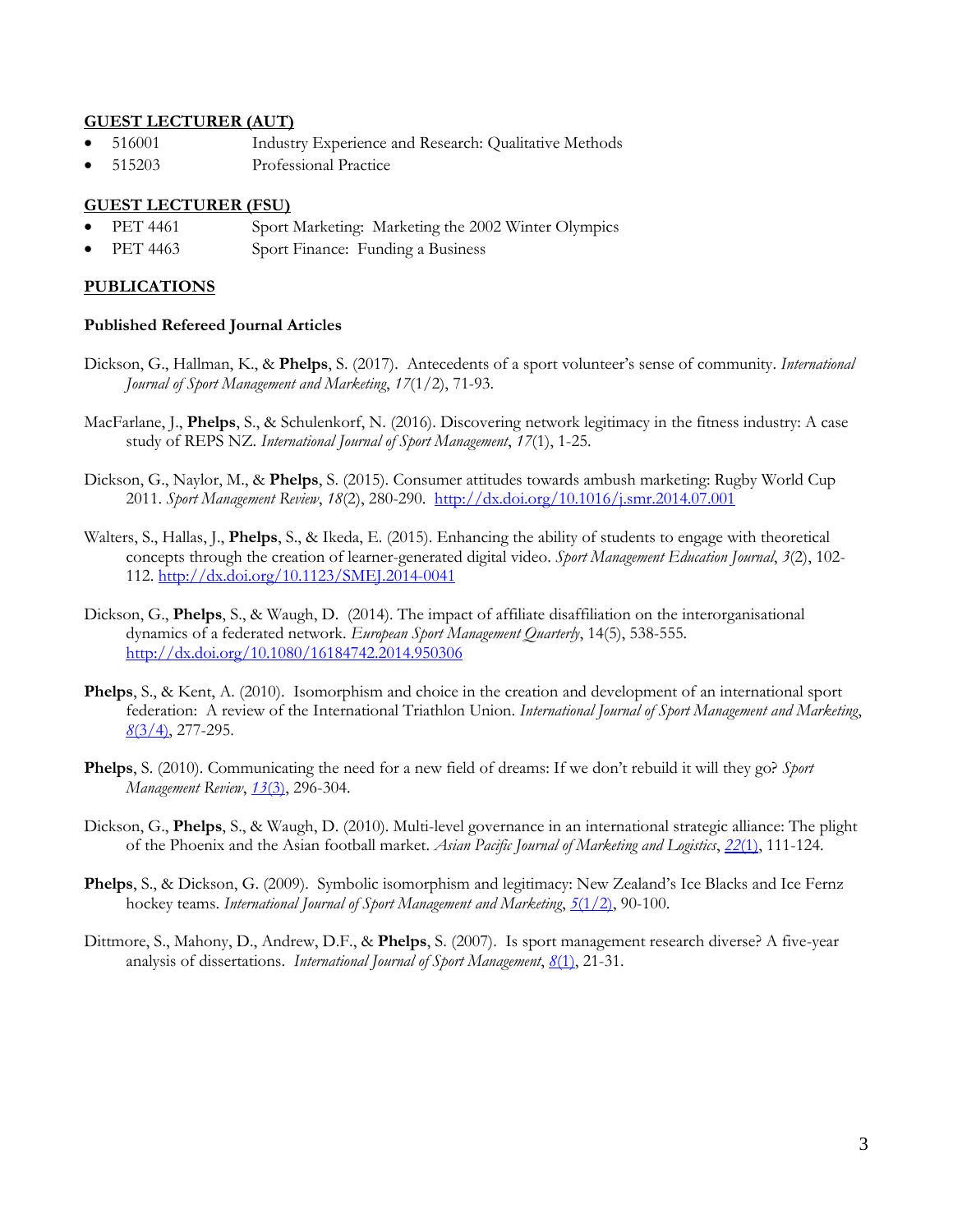### **Book Chapter**

- Dickson, G., & **Phelps**, S. (2008). Who could wish for more? New Zealand's Coast to Coast. In S. Chadwick & D. Arthur (Eds.), *[International Cases in the Business of Sport](http://www.elsevier.com/wps/find/bookdescription.cws_home/713079/description)* (pp. 90-100). Oxford, UK: Butterworth Heinemann.
- **Phelps**, S. (2011). Manage a triathlon. In L.E. Swayne & M. Dodds (Eds.). *[Encyclopedia of Sport Management and](http://www.sagepub.com/books/Book230738)  [Marketing](http://www.sagepub.com/books/Book230738)*. Thousand Oaks, CA: SAGE.
- **Phelps**, S. (2011). Manage an Ironman. In L.E. Swayne & M. Dodds (Eds.). *[Encyclopedia of Sport Management and](http://www.sagepub.com/books/Book230738)  [Marketing](http://www.sagepub.com/books/Book230738)*. Thousand Oaks, CA: SAGE.
- **Phelps**, S. (2011). Triathlon. In S. Riess & P. Vertinsky (Eds.). *[Sports in America](http://www.mesharpe.com/mall/resultsa.asp?Title=Sports+in+America+from+Colonial+Times+to+the+Twenty-First+Century:+An+Encyclopedia)*. Armonk, NY: M.E. Sharpe, Inc.

#### **Book Reviews**

**Phelps**, S. (2010). Olympic event organization by Theodoraki, E. *Sport Management Education Journal*, *3*(1), 125-127.

**Phelps**, S. (2008). Fundamentals of sport marketing (3rd ed.) by Pitts, B.G., & Stotlar, D.K. *Sport Management Education Journal*, *2*(1), 68-69.

#### **Magazine**

**Phelps**, S. (2009). De groeistuipen van de triatlon [The growing pains of the triathlon]. *Sport & Strategie, 3*(7), 15.

#### **In Review**

- Dickson, G., & **Phelps**, S. Oceania Football Confederation. In S. Chadwick, D. Parnell & P. Widdop (Eds.), *Routledge Handbook of Football Business and Management*. London: Taylor & Francis Group.
- MacFarlane, J., Phelps, S., & Schulenkorf, N. Voluntary self-regulation of the fitness industry: Why members chose to (not) affiliate.

### **CONFERENCE PRESENTATIONS**

- Sharp, A., Dickson, & **Phelps**, S. (November 2013). Complex Adaptive System Modeling: An Approach to Understanding the New Zealand Sport Sector. Sport Management Association of Australia and New Zealand Conference, University of Otago, New Zealand.
- Kang, B.S., Dickson, G., Naylor, M., & **Phelps**, S. (November 2012). *Endurance sport online communities: An examination of scale psychometrics*. Sport Management Association of Australia and New Zealand Conference.
- Dickson, G., Naylor, M., & **Phelp**s, S. (September 2012). *A comparison of sampling techniques in sport marketing research*. European Association of Sport Management.
- Naylor, M., Dickson, G., **Phelps**, S., & Hedlund, D. P. (June 2012). *Rugby World Cup 2011: Sponsor memorization*. North American Society for Sport Management Conference.
- Naylor, M., Dickson, G., & **Phelps**, S. (December 2011). *Perceptions of the ethics of ambush marketing: Rugby World Cup 2011*. International Conference of the African Sport Management Association (ASMA).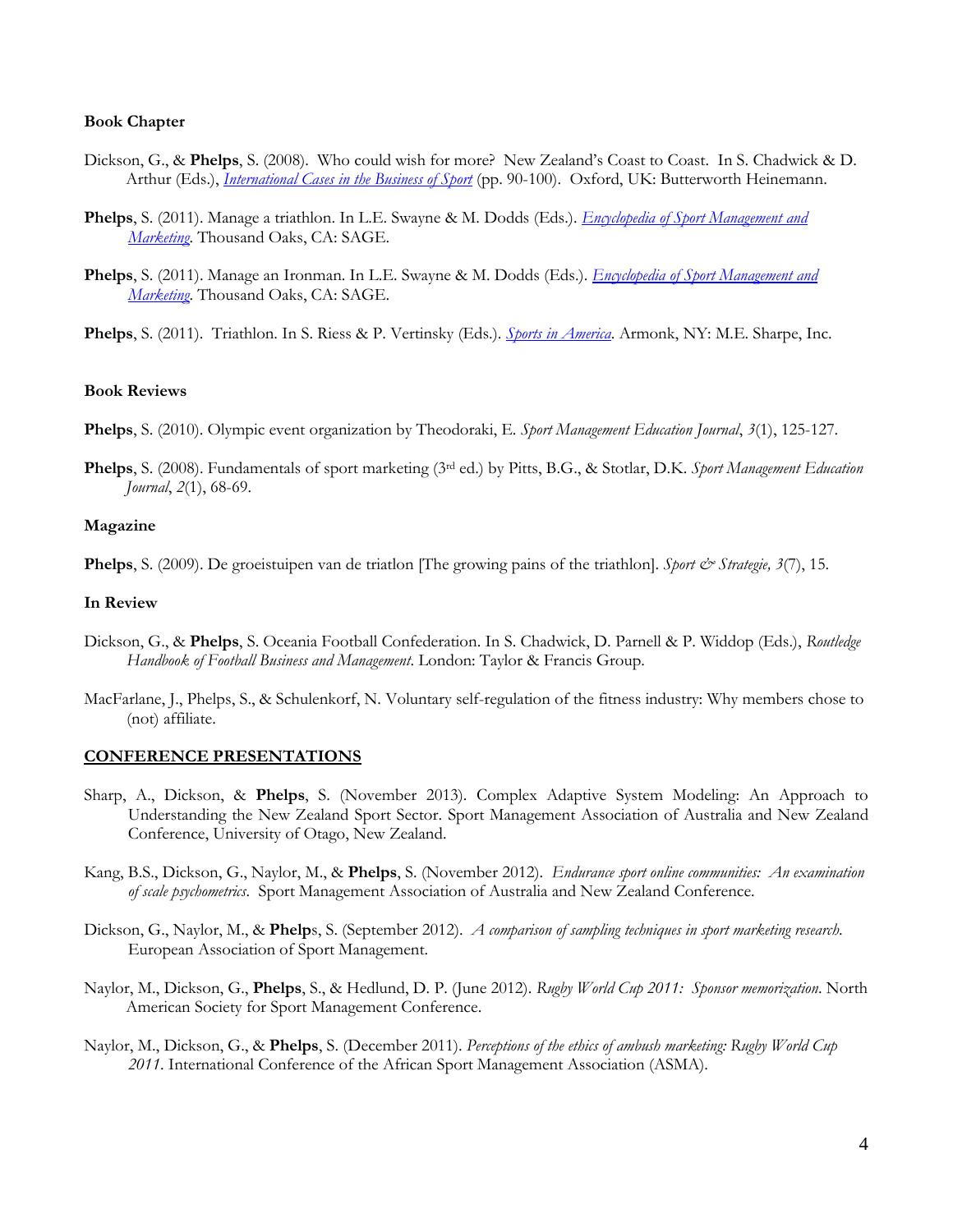- MacFarlane, J., **Phelps**, S., & Schulenkorf, N. (November 2011). *Perceptions of Legitimacy amongst Members and Non-Members of a Federated Network: A Case Study of the New Zealand Register of Exercise Professionals (REPs NZ)*. Sport Management Association of Australia and New Zealand Conference.
- **Phelp**s, S., Schulenkorf, N., & Patrick, T. (June 2011). *When, where, how, and why do we teach the PhDs to teach? An autoethnographic comparison of universities*. North American Society for Sport Management Conference.
- **Phelps**, S. & Dickson, G. (November 2010). *Full of sound and fury signifying nothing: The implementation of ambush marketing legislation*. New Zealand Tourism & Hospitality Research Conference.
- Dickson, G. & **Phelps**, S. (November 2010). *Explaining the under-utilisation of event-specific ambush marketing legislation*. Sport Management Association of Australia and New Zealand Conference.
- **Phelps**, S. & Dickson, G. (June 2010). *"That which isn't worth replicating isn't worth knowing": Is theoretical replication and extension in sport management research missing?* North American Society for Sport Management Conference.
- Waugh, D., **Phelps**, S., & Dickson, G. (June 2010). *Oceania Football Confederation: The impact of affiliate disaffiliation on the inter-organizational dynamics of a federated network*. North American Society for Sport Management Conference.
- **Phelps**, S. (December 2007). *Surviving positivism: Social construction in organisational theory*. Sport Management Association of Australia and New Zealand Conference.
- **Phelps**, S. (December 2007). *Isomorphism and choice in the creation and development of an international sport federation: A review of the International Triathlon Union*. Sport Management Association of Australia and New Zealand Conference.
- **Phelps**, S. (October 2005). *A practical application of institutional theory: A look at USA triathlon's board of directors' election of 2003*. Florida State University Sport Management Conference.
- Dittmore, S., Mahony, D., & **Phelps**, S. (June 2005). *Diversity in sport management research? An examination of sport management dissertation topics*. North American Society for Sport Management Conference.
- Kian, T., Noland, M., & **Phelps**, S. (October 2004). *Missing in action: Qualitative research in sport management*. Florida State University Sport Management Conference.

#### **FUNDED RESEARCH PROJECTS**

- The contribution of event training and event experience to long-term volunteering (SPARC funded: \$37K NZ) (Dickson, G., **Phelps**, S., & Rae, S., 2011).
- Participation events and sustained, increased levels of physical activity (SPARC funded: \$19K NZ) (Schofield, G., Dickson, G., Funk, D., & **Phelps**, S., 2009).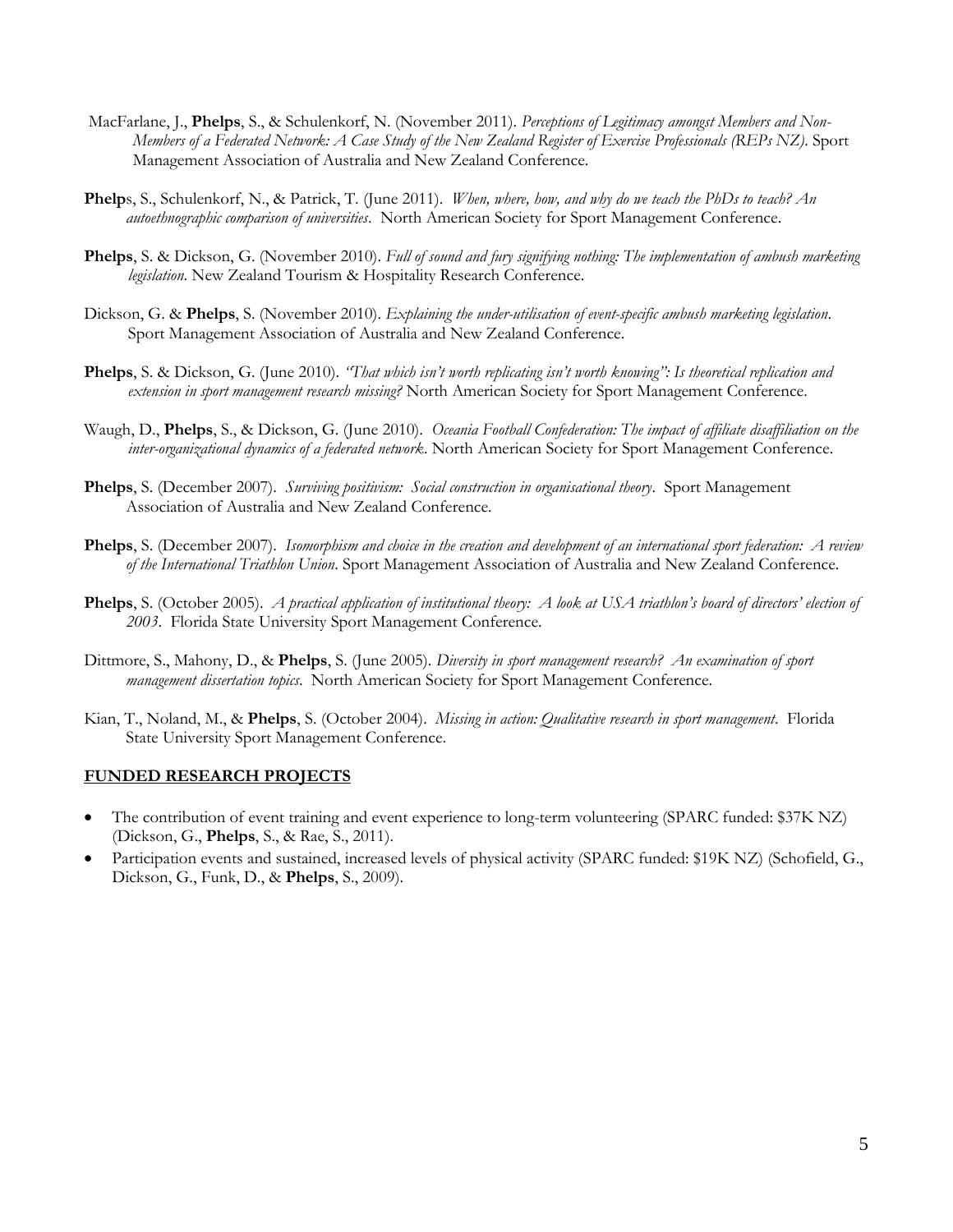# **EDITORIAL ACTIVITIES**

- Manuscript reviewer for *International Journal of Sport Management, Recreation & Tourism* (October 2016)
- Manuscript reviewer for *Sport Management Review* (May & October 2016)
- Manuscript reviewer for *Sport Management Review* (January 2013)
- Abstract reviewer for 2012 Sport Management Association of Australia and New Zealand.
- Abstract reviewer for 2012 North American Society for Sport Management Conference.
- Manuscript reviewer for the *International Journal of Sport Management and Marketing* (2011-present).
- Manuscript reviewer for *Sport Management Review* (September 2011).
- Abstract reviewer for 2011 North American Society for Sport Management Conference.
- Appointed a reviewer for the *International Journal of Sport Management*, Recreation & Tourism (November 2010).
- Guest editor, special edition of the *International Journal of Sport Marketing and Sponsorship 12*(1), "Athletes in the arena: Non-elite sporting events," 2010.
- Manuscript reviewer for 2010 New Zealand Tourism & Hospitality Research Conference.
- Abstract reviewer for 2010 Administrative Sciences Association of Canada Tourism and Sport Management Track Conference.

# **RESEACH PROJECTS**

- Triathlon New Zealand 2006-2007 season participant satisfaction pilot study
- Triathlon New Zealand 2007-2008 season participant satisfaction study
- Sport and Recreation New Zealand (SPARC) Benefits of Events (annotated bibliography) 2007
- Sport and Recreation New Zealand (SPARC) National Identity and Sport (annotated bibliography) 2007

# **RESEARCH INTERESTS**

- Organizational theory
- Organizational behavior
- International sport federations
- National governing bodies

# **GRADUATE STUDENT SUPERVISION**

## **Completed Post-Graduate Degrees**

Paul Cleary (Master of Business, AUT). Secondary supervisor: *National Sporting Organisations and private franchise relationships: A New Zealand comparative case study of inter-organistional learning*

Caroline Dickson (Master of Health Practice, AUT). Secondary supervisor: *Girls' experience of physical activity*

Kate Elliott (Honour's Health & Environmental Science, AUT). Primary supervisor: *The effect of sport participant satisfaction in determining a favourable attitude towards the naming-rights sponsor*

Melody Johnston (MBus, AUT). Primary supervisor: *The legitimising effects of hosting a World Championship event for a National Sports Organisation*

Byung Seok Kang (PhD, AUT). Secondary supervisor: *Factors affecting knowledge sharing within endurance-sport online communities (ESOC)*.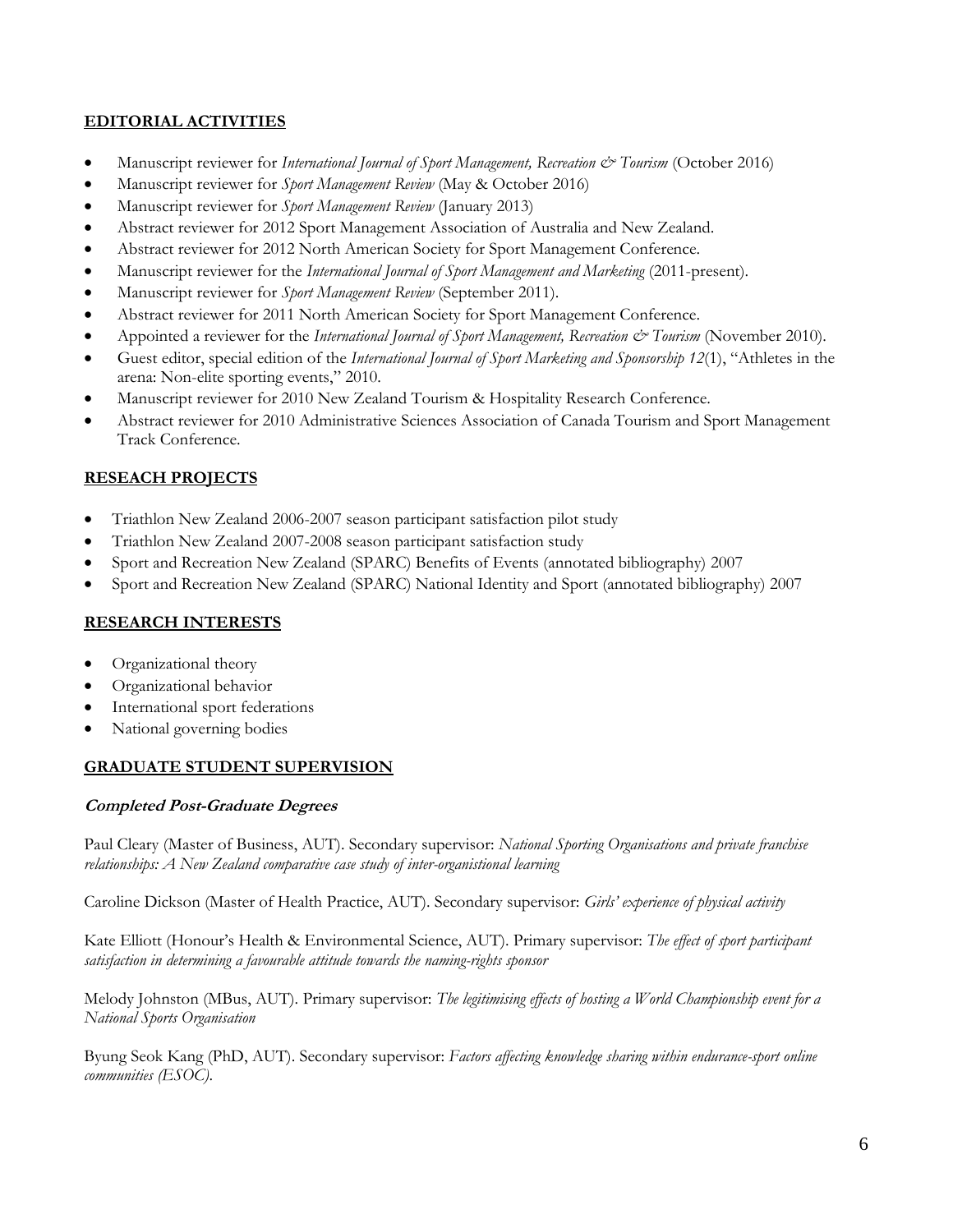John McFarlane (Master of Business, AUT). Primary supervisor: *Perceptions of Legitimacy amongst Members and Non-Members of a Federated Network: A Case Study of the New Zealand Register of Exercise Professionals (REPs NZ)*

Nicola Power (Master of Health Practice, AUT). Secondary supervisor: *Male primary school teachers experience of touch – A hermeneutic phenomenological study*

Preben Stai (MBus, AUT). Primary supervisor: *Expectations and Experiences of Volunteers at Sport-for-Development Projects: The Case of Sri Lanka*.

Dan Waugh (Master of Business, AUT). Primary supervisor: *The impact of affiliate defection on the inter-organisational dynamics of a federated network: New Zealand and the Oceania Confederation*

Alec Wilson (MBus, AUT). Secondary Supervisor: *Recruitment, registration, & retention of talented foreigners: A review of HRM practices and player recruitment strategies of A-League Football Franchises*.

# **GRADUATE STUDENT THESIS/DISSERTATION EXAMINATION**

Cox. K. M. (2012). (PhD, AUT Health and Environmental Sciences). *Responsibility for children's physical activity*.

Crofts, C. (2010). (Master of Philosophy Applied Humanities, AUT). *Triwoman 2009: Participant attributes and intentions.*

Hodgetts, D. (2011). (PhD, University of Central Queensland). *Legacy by osmosis? Investigation of sport development legacies resulting from the conduct of a major sport event*.

Jayaswal, T. (2009). (Master of Philosophy Applied Humanities, AUT). *Events-induced tourism: A protocol analysis.*

Kwok, K.R. (2011). (Master of Philosophy Health and Environmental Sciences). *Tactical innovation in New Zealand representative rugby: A grounded theory of developing*.

Mowbray, D.P. (2012). (PhD, AUT Faculty of Business). *Searching for the "mythical unicorn" – the missing link between boards of directors and organizational effectiveness*.

# **EXTERNAL MODERATION OF CLASSES**

| 2010 | Nelson Marlborough Institute of Technology: Principles of Applied Management |  |  |  |
|------|------------------------------------------------------------------------------|--|--|--|
|------|------------------------------------------------------------------------------|--|--|--|

- 2010 Nelson Marlborough Institute of Technology: Principles of Marketing
- 2009 Bay of Plenty Polytechnic: Sport Business Management & Marketing

# **SERVICE**

| 2013 | AUT Faculty of Business Post-Graduate Exam Board<br>AUT Faculty of Business Post-Graduate Board of Study<br>AUT Bachelor Sport & Recreation Coordinator<br>AUT Bachelor Sport & Recreation Stream Leader<br>Triathlon New Zealand Age Group Selection Commission<br>Triathlon New Zealand Age Group Advisory Panel |
|------|--------------------------------------------------------------------------------------------------------------------------------------------------------------------------------------------------------------------------------------------------------------------------------------------------------------------|
| 2012 | AUT Faculty of Business Post-Graduate Exam Board<br>AUT Faculty of Business Post-Graduate Board of Study<br>AUT Bachelor Sport & Recreation Coordinator<br>AUT Bachelor Sport & Recreation Stream Leader<br>Triathlon New Zealand Age Group Selection Commission                                                   |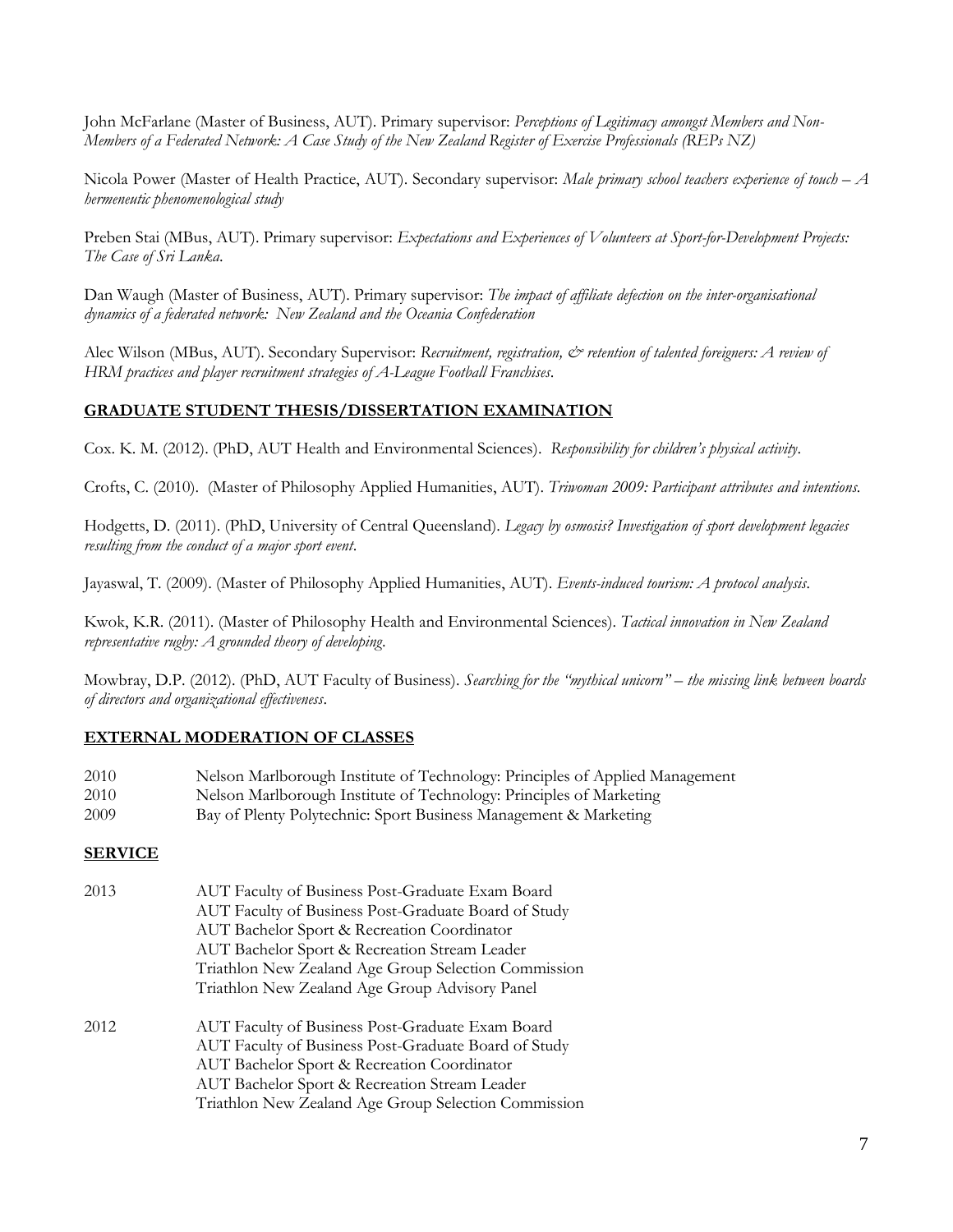|           | Triathlon New Zealand Age Group Advisory Panel<br>Triathlon New Zealand World Championship Age Group Team Manager                                                                                                                                                                            |
|-----------|----------------------------------------------------------------------------------------------------------------------------------------------------------------------------------------------------------------------------------------------------------------------------------------------|
| 2011      | AUT Faculty of Business Post-Graduate Exam Board<br>AUT Faculty of Business Post-Graduate Board of Study<br>AUT Bachelor Sport & Recreation Coordinator<br>Triathlon New Zealand Age Group Selection Commission<br>Triathlon New Zealand World Championship Age Group Team Manager           |
| 2010      | Member, AUT Sport & Recreation Faculty Search Committee<br>AUT Faculty of Business Post-Graduate Exam Board<br>AUT Faculty of Business Post-Graduate Board of Study<br>AUT Bachelor Sport & Recreation Coordinator<br>AUT School Academic Team<br>Triathlon New Zealand Age Group Commission |
| 2009      | AUT Faculty of Business Post-Graduate Exam Board<br>AUT Health & Environmental Sciences Post-Graduate Board of Study<br>AUT Bachelor Sport & Recreation Coordinator<br><b>AUT</b> School Academic Team                                                                                       |
| 2008      | AUT Bachelor Sport & Recreation Coordinator<br><b>AUT School Academic Team</b><br>AUT Health & Environmental Sciences Post-Graduate Board of Study                                                                                                                                           |
| 2007      | <b>SMAANZ Conference Organizing Committee</b><br>AUT Bachelor Sport & Recreation Coordinator<br><b>AUT</b> School Academic Team<br>AUT Health & Environmental Sciences Post-Graduate Board of Study                                                                                          |
| 2005-2006 | USA Triathlon National Coaches Commission                                                                                                                                                                                                                                                    |
| 2004-2005 | NASSM Executive Council Student Representative                                                                                                                                                                                                                                               |
| 2004-2006 | Faculty advisor for FSU Triathletes, recognized student club                                                                                                                                                                                                                                 |
| 2000      | Member, MSU-Billings Volleyball Head Coach Search Committee<br>Member, MSU-Billings Women's Head Basketball Coach Search Committee                                                                                                                                                           |

# **MISCELLANEOUS HONORS**

- [2012 Northwest College Distinguished Alum](http://www.nwc.edu/news/ironman-triathlete-returns-to-nwc-as-graduation-speaker)
- <sup>2008</sup> Montana State University-Billings Outstanding Alumni: Exceptional Contribution
- 2007 Road Runners Club of America Western Region Club Writer Award